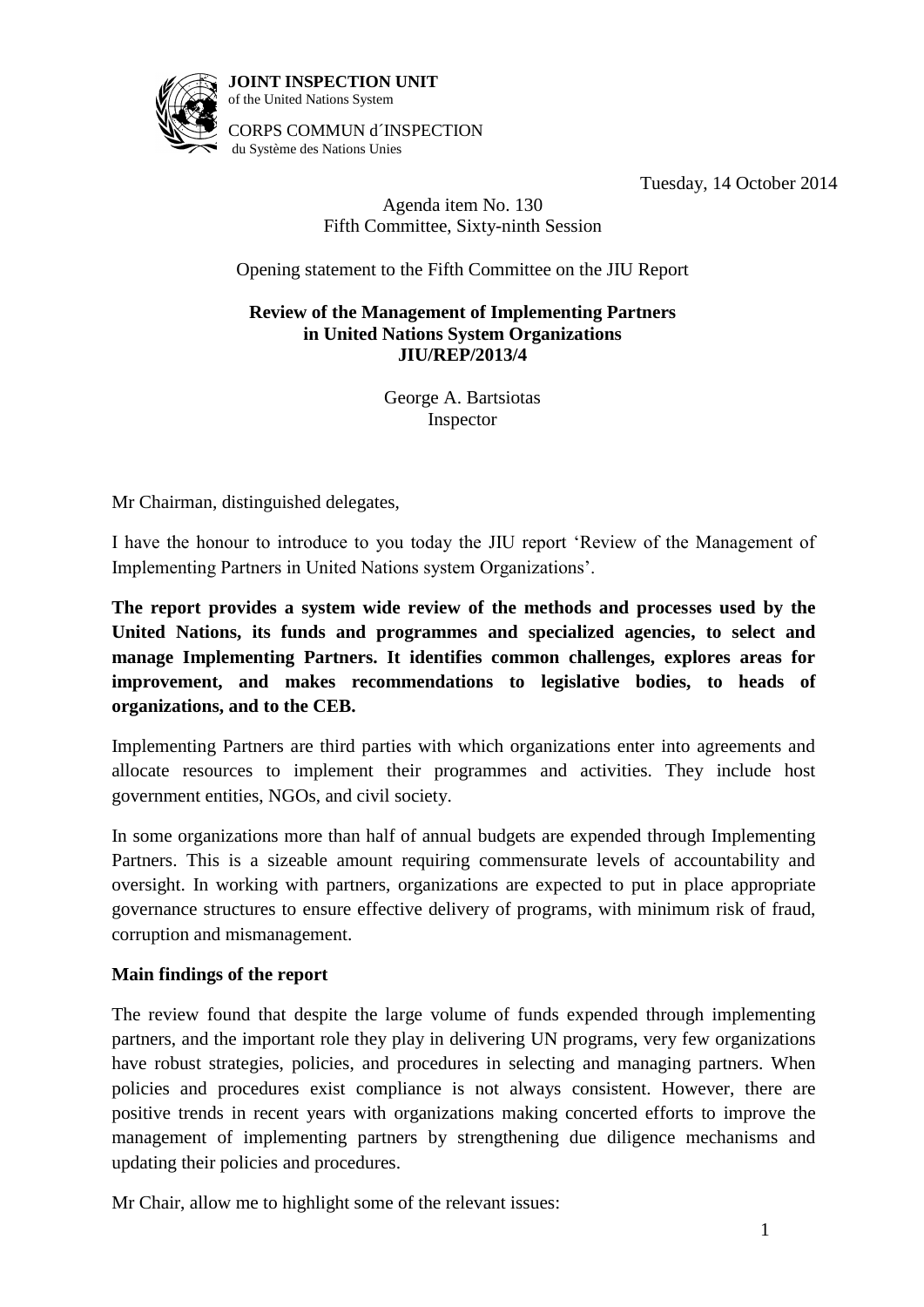## Need for a strategic approach

A number of organizations have a fragmented and often ad hoc approach in engaging with partners. The report recommends that these organizations develop implementing partner strategies which use their respective corporate strategic objectives as the basis for deciding partner requirements and selection. This will provide in each organization a common vision, maximizing effective use of partners in programme delivery, and ensuring that field offices do not enter into partner agreements that diverge from corporate goals and priorities.

## The importance of assessments

An important element to the success of program implementation is the in-depth assessment of the implementing partner. If they are done correctly and against rigorous selection criteria, assessments help to identify risks and capacity gaps of the partner. This should lead to riskmitigation and capacity development measures to ensure successful program delivery. Organizations use different assessment methodologies, some better than others, but the review found that assessments of partners are often done ad hoc and they do not always provide the required assurance.

## Legal agreements

Agreements with partners provide the legal foundation for managing implementation and safeguarding UN interests. The review found that often they do not include important provisions such as: anti-fraud clauses, the right to investigate partners and their subcontractors, and requirements for mandatory disclosure of funds received by multiple donors. The report notes that a number of organizations are updating and strengthening the standard clauses of their agreements to address these gaps.

#### Need for robust and effective monitoring

The review found that often there is too much reliance on progress reports submitted by partners with little verification by UN staff to ensure funds are being spent as intended and results are being achieved. This is partly due to weak monitoring plans, limited UN staff on the ground, and the lack of expertise. Given these limitations, the report recommends that organizations with a large volume of partners develop a risk-based monitoring framework that will focus on projects that have the highest risk exposure.

## Low levels of reported fraud

The decentralized environment in which most UN system organizations operate is prone to fraud. The BOA and other oversight bodies have indicated that the fraud reported by UN agencies is unusually low. Considering the high risk environment surrounding the work of partners throughout the system, this is an area that needs attention by all parties. During this review, we noticed the lack of fraud awareness among staff on the ground, and the lack of anti-fraud training. This is an area of concern because usually the majority of fraud cases are exposed through reports by knowledgeable and alert staff.